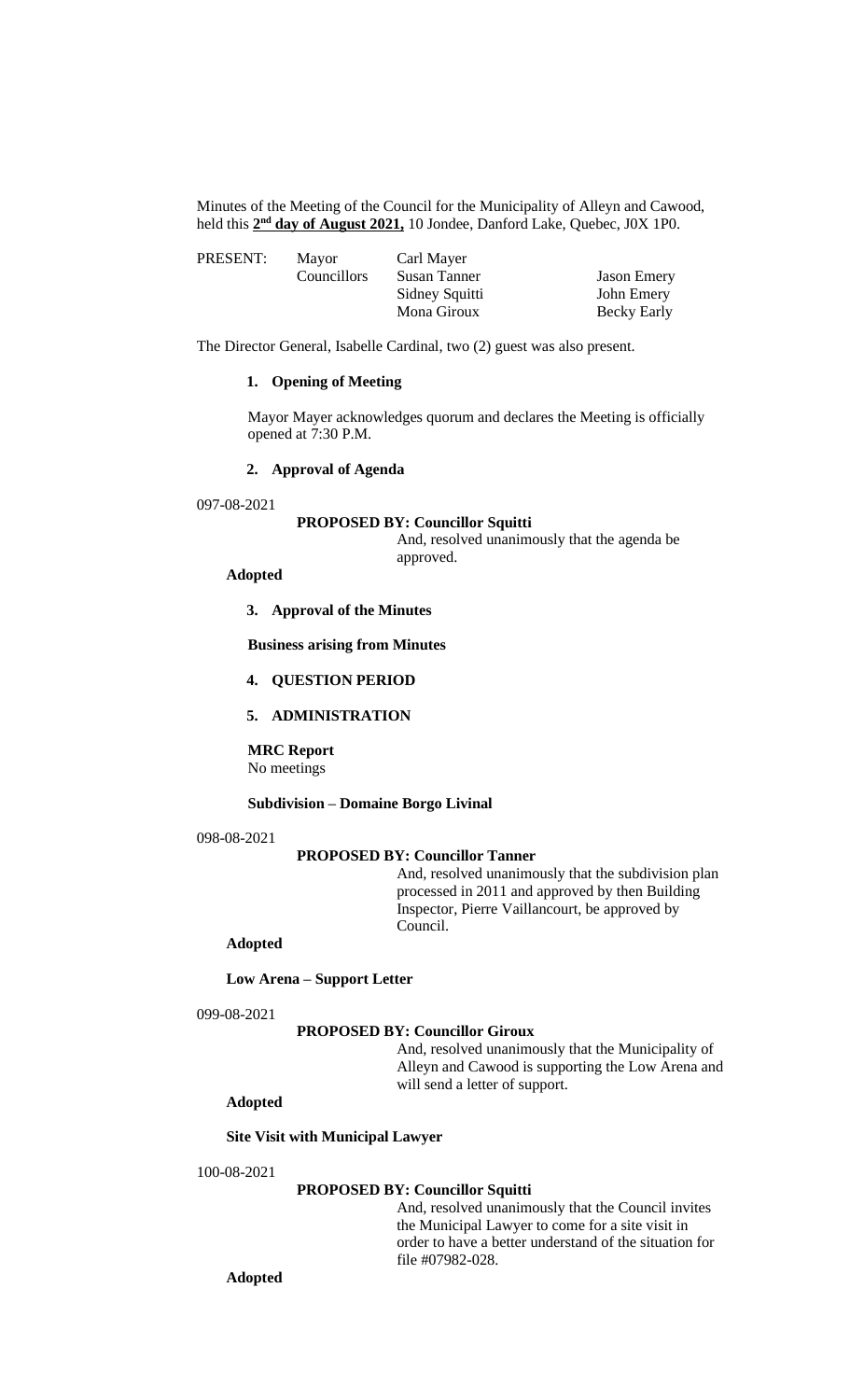# **6. FINANCE**

#### **Accounts paid for the month of July \$330,813.75**

101-08-2021

## **PROPOSED BY: Councillor Jason Emery**

And, resolved unanimously that the list of accounts paid for the month of June 2021 in the amount of \$330,813.75 be approved.

**Adopted** 

#### **Accounts payable for the month of July \$32,571.98**

102-08-2021

## **PROPOSED BY: Councillor Giroux**

And, resolved unanimously that the list of accounts payable for the month of July 2021 in the amount of \$32,571.98 be approved.

**Adopted**

**Petty Cash for the month of July \$86.35**

103-08-2021

#### **PROPOSED BY: Councillor Squitti**

And, resolved unanimously that the list of petty cash for July 2021, in the amount of \$86.35 be approved as presented.

**Adopted** 

**7. PUBLIC SECURITY / FIRE / COTTAGE ASSOCIATIONS** *Councillor Jason Emery*

**8. RECREATION** *Councillors Squitti & Early*

## **Community Gathering**

104-08-2021

#### **PROPOSED BY: Councillor Squitti**

And, resolved unanimously that the Municipality will be hosting a Community Gathering at Henry Heeney Memorial Park on Saturday September 11<sup>th</sup>, 2021. The festivities will include a farmer's market and vendors sale at \$10 a table, a BBQ and activities for the children.

#### **Adopted**

## **9. ROADS / VEHICLE MAINTENANCE & MUNICIPAL EQUIPMENT**

*Councillors Jason Emery & John Emery*

**10. SENIORS / CHURCHES / HALL COMMITTEE** *Councillor Tanner*

# **11. MT O`BRIEN ASSOCIATION**

*Councillor Giroux*

**12. INFRASTRUCTURE / HENRY HEENEY MEMORIAL PARK** *Councillors Early, Giroux and Squitti*

**13. VOLUNTEER AND COMMUNICATIONS** *Councillor Early*